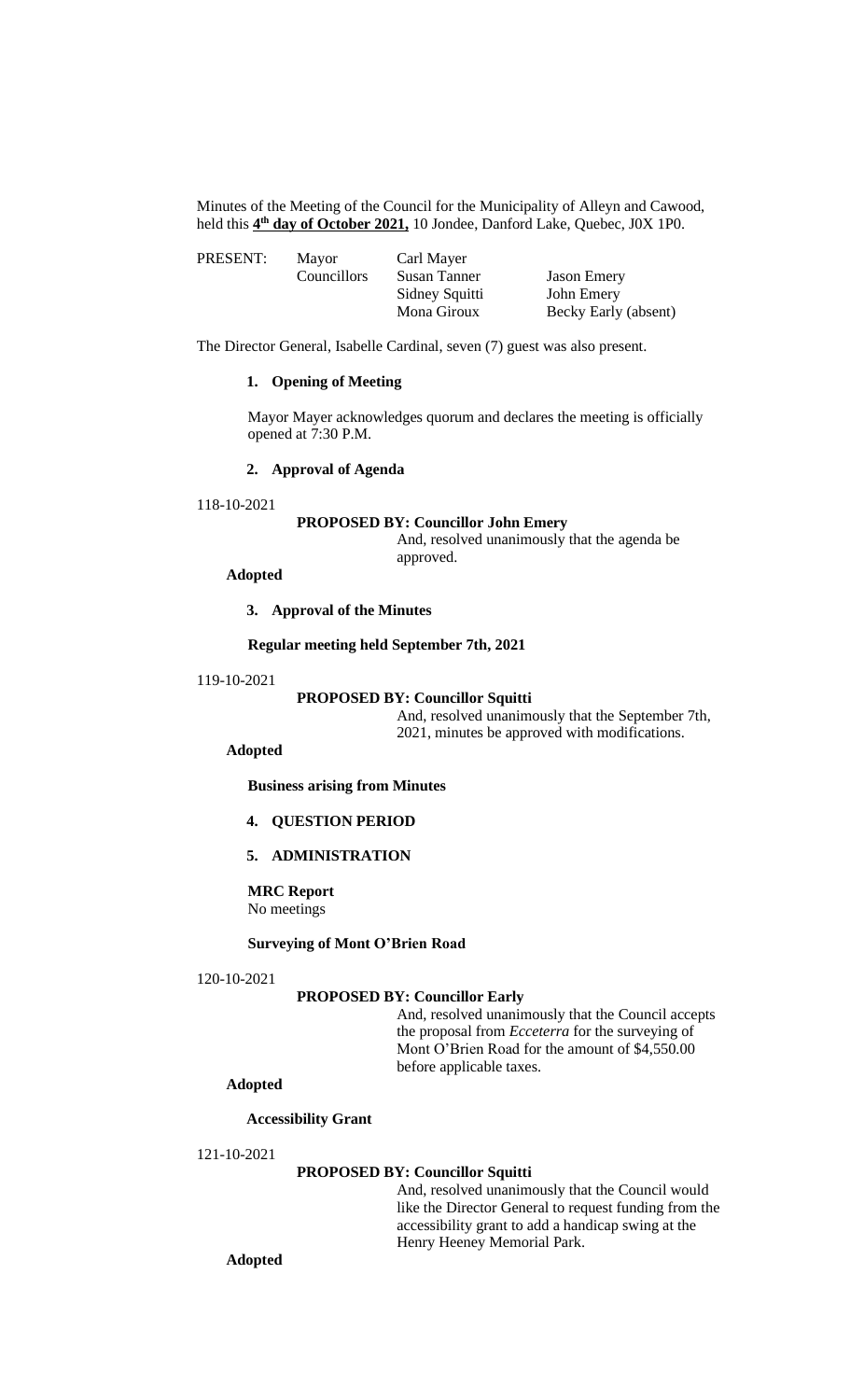## **Revised Salary of the Coordinator of Special Projects**

122-10-2021

## **PROPOSED BY: Councillor Squitti**

And, resolved unanimously that the Council accepts the proposal of the Director General and revise the salary of the Coordinator of Special Projects.

**Adopted**

**6. FINANCE**

**Accounts paid for the month of September \$244,952.93**

123-10-2021

### **PROPOSED BY: Councillor Tanner**

And, resolved unanimously that the list of accounts paid for the month of September 2021 in the amount of \$244,952.93 be approved.

#### **Adopted**

**Accounts payable for the month of September \$59,414.40**

124-10-2021

#### **PROPOSED BY: Councillor John Emery**

And, resolved unanimously that the list of accounts payable for the month of August 2021 in the amount of \$59,414.40 be approved.

### **Adopted**

**Petty Cash for the month of September \$86.35**

#### 125-10-2021

## **PROPOSED BY: Councillor Squitti**

And, resolved unanimously that the list of petty cash for September 2021, in the amount of \$86.35 be approved as presented.

## **Adopted**

**7. PUBLIC SECURITY / FIRE / COTTAGE ASSOCIATIONS** *Councillor Jason Emery*

## **8. RECREATION**

*Councillor Squitti & Early*

### **9. ROADS / VEHICLE MAINTENANCE & MUNICIPAL EQUIPMENT**

*Councillors Jason Emery & John Emery*

## **10. SENIORS / CHURCHES / HALL COMMITTEE**

*Councillor Tanner*

Councillor Squitti informed Council that the Bethany Hall Committee will have their Annual Yard sale on October 9<sup>th</sup>, 2021.

# **11. MT O`BRIEN ASSOCIATION**

*Councillor Giroux*

**12. INFRASTRUCTURE / HENRY HEENEY MEMORIAL PARK** *Councillor Early, Giroux and Squitti*

### 126-10-2021

## **PROPOSED BY: Councillor Giroux**